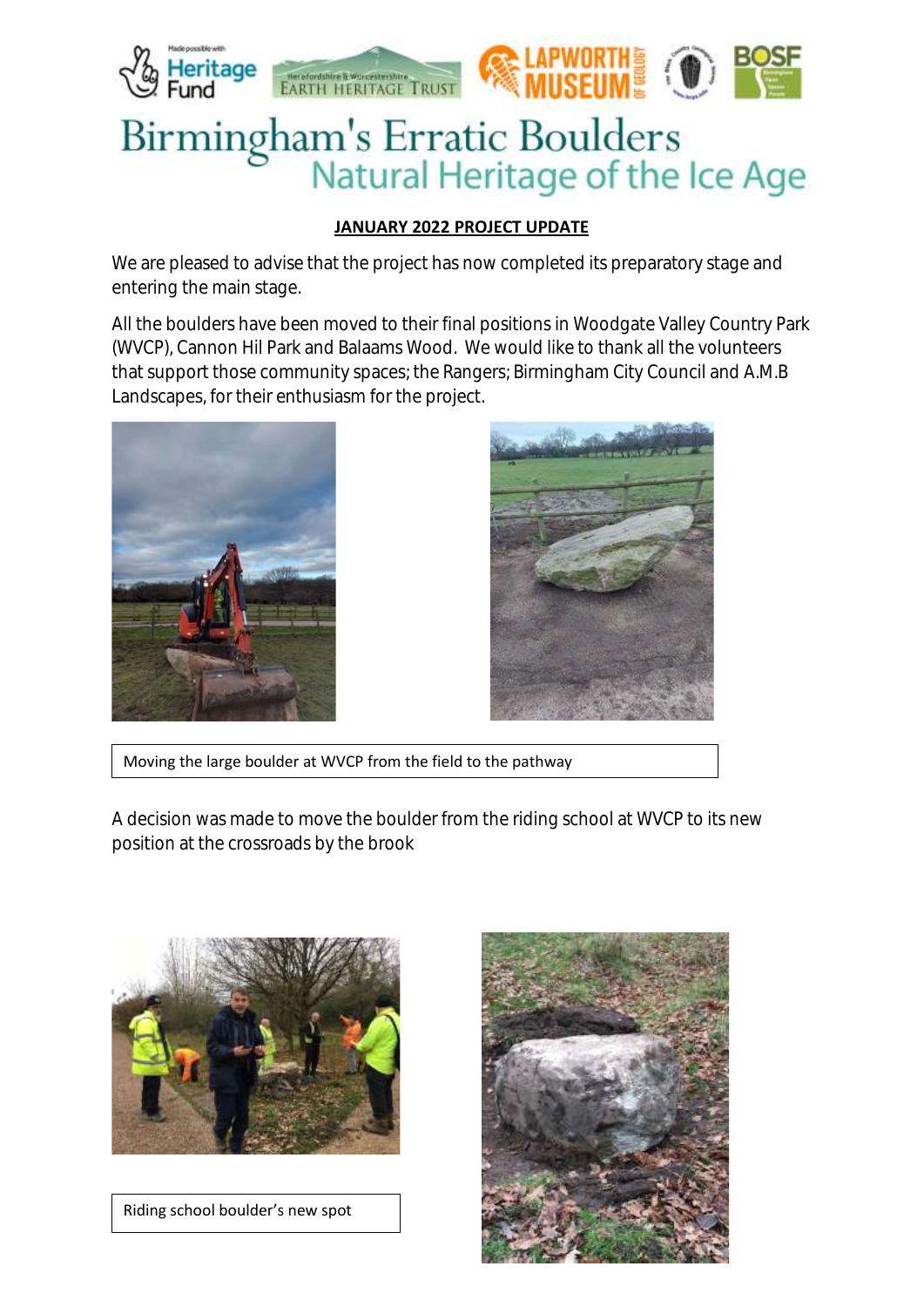Whilst at the planning meeting with the contractors, it was decided to move a new boulder from the far side of Bourn Brook to the opposite bank.





Discovery of new boulder by Bourn Brook and volunteer Jo Stubbs

The boulder by the eastern bridge was moved a few metres, so is now fully visible



The boulder at Balaams Wood in Frankley was made more accessible by moving it from the wooded undergrowth to the public pathway.





Prof Ian Fairchild and Frankley Parish Councillor Bruce Pitt at the boulder's new site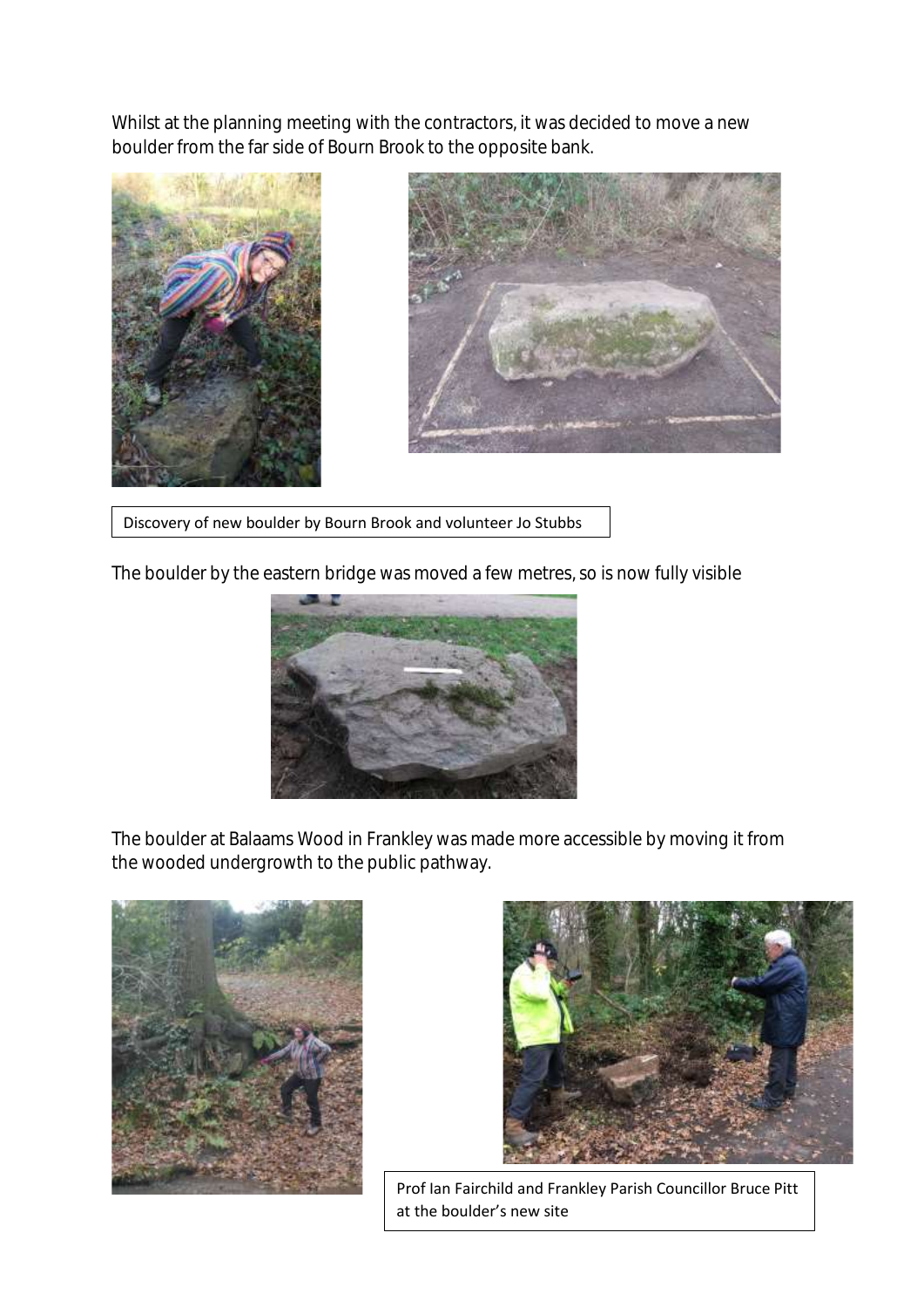The boulder in Cannon Hill Park was moved from its previously muddy moat and placed on more solid ground





The trail routes are well into the development stage. Information about the routes will be posted on the project's website and in printed leaflet form. One of the important aspects of the project is to make our heritage routes accessible to a wide range of people. So, as much information as possible will be available for people to plan their visit, including, public transport, accessible toilets, benches along the walking trail and disability parking.

Some sites, such as Broadhidley Wood, are not accessible to anyone who has limited mobility so it is hoped a "hands on" 3D model of the quartz boulder will be installed at WVCP visitor centre, which will also benefit those with a sight impairment.



Close up of the quartz stone

A 3D image of the quartz boulder created by Dr Andy Jones, Digital Technologies Officer at the Lapworth Museum of Geology, can be found following this link.

<https://sketchfab.com/3d-models/broadhidley-wood-erratic-4db8b35e25cb44799f584fa72c8e702b>